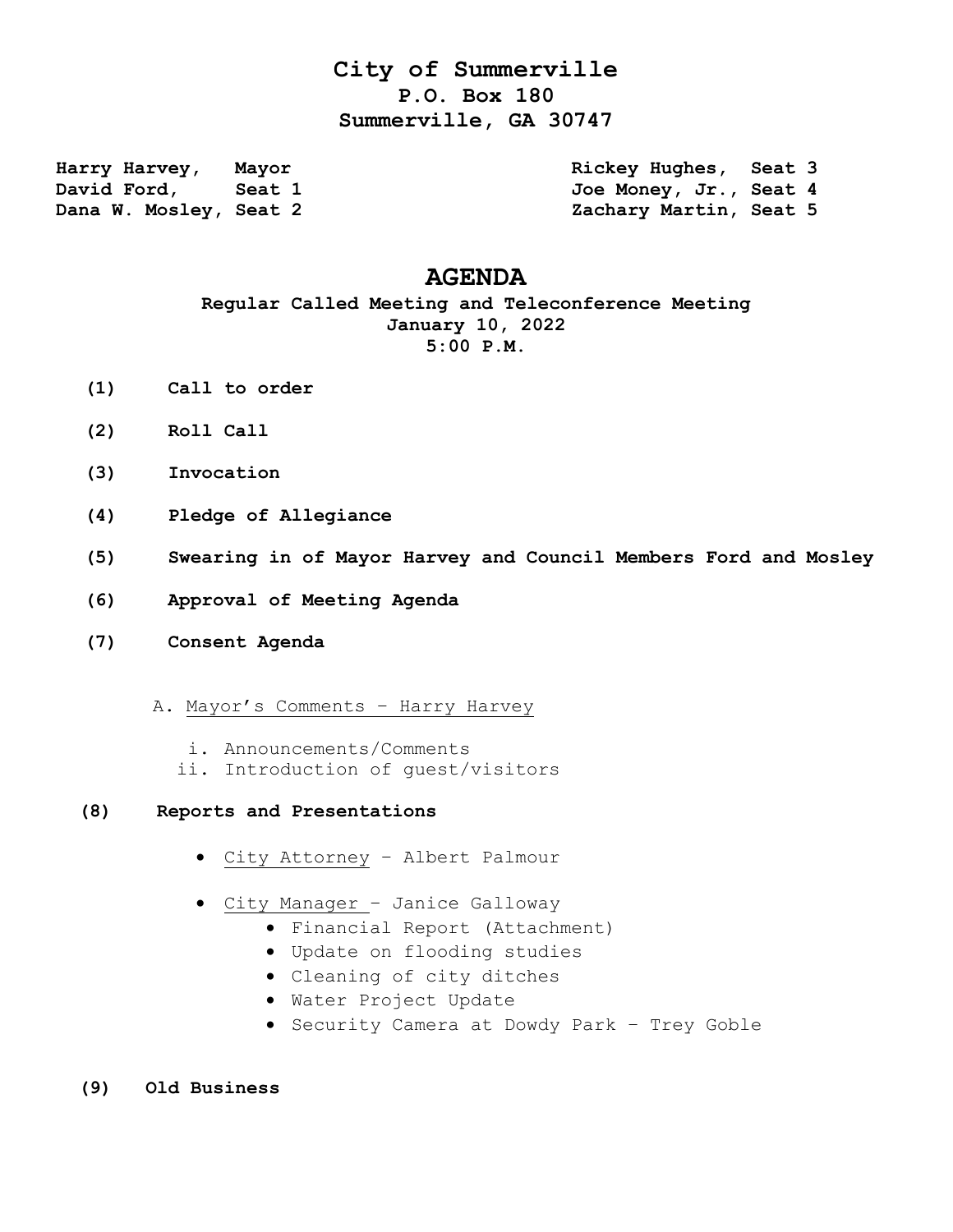## **(10) New Business**

- a. Approve minutes:
	- i. Discussion
	- ii. Action
- b. Presentation from Spencer Hogg regarding the city joining Top of Georgia:

 i. Discussion ii. Action

- c. Audit Presentation from Chrysan Thomas, CPA:
	- i. Discussion ii. Action
- d. First Reading of the FY 2020-2021 Year-End Budget Ordinance (see attachment):

 i. Discussion ii. Action

 e. Approve payment of \$11,300 to Chrysan Thomas, CPA, for audit services (see attachment):

 i. Discussion ii. Action

- f. Approve payment of \$6,782 to Brenntag Mid-South for Aluminum Sulfate for the water treatment plant:(see attachment):
	- i. Discussion
	- ii. Action
- g. Consider reimbursing Floyd County \$7,237.07 for Police Officer Jacquis Hunt training with a required two-year Employment contract with the City of Summerville (see attachment):
	- i. Discussion
	- ii. Action